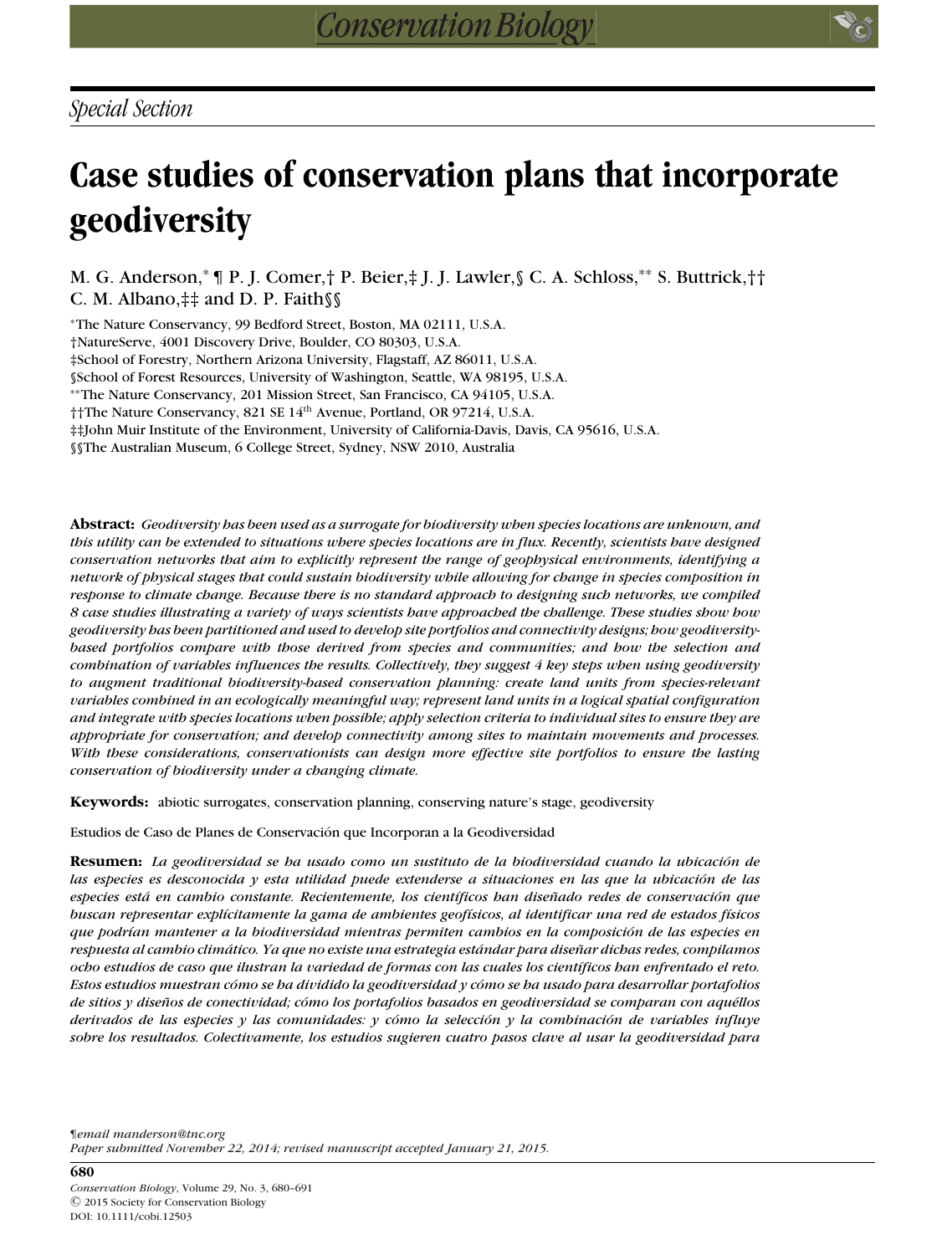*aumentar la conservacion basada tradicionalmente en la biodiversidad: crear unidades de suelo a partir de ´ las variables relevantes para las especies combinadas de una forma significativa ecologicamente; representar ´ las unidades de suelo en una configuracion espacial l ´ ogica e integrarlas con la ubicaci ´ on de las especies de ´ ser posible; aplicar criterios de seleccion a los sitios individuales para asegurar que son adecuados para la ´ conservacion; y desarrollar la conectividad entre sitios para mantener los movimientos y los procesos. Con ´ estas consideraciones, los conservacionistas pueden disenar portafolios de sitio m ˜ as efectivos para asegurar ´ la conservacion duradera de la biodiversidad bajo un clima cambiante. ´*

Palabras Clave: conservación del estado de la naturaleza, geodiversidad, planeación de la conservación, sustituta abiótica

#### **Introduction**

Geodiversity has been incorporated into conservation plans as a coarse filter for capturing diverse species and communities, as a biodiversity surrogate when biotic information is not available (Hunter et al. 1988; Faith & Walker 1996), and as a direct target for representation (Spicer 1987). Recently, geodiversity has garnered renewed attention as conservationists recognize the transient nature of biotic patterns and search for a more enduring framework around which to organize land protection under a changing climate. Defined as the natural range of geological, geomorphological, and soil features (Gray 2013), *geodiversity* characterizes the available physical environments and shapes species distribution patterns both directly and through its influence on climate (Anderson & Ferree 2010). Using geodiversity, scientists can design conservation networks that represent the range of physical environments of a region, thus capturing the heterogeneity necessary to sustain a diversity of species and ecological processes, while allowing for change in species composition in response to climate change (Beier & Brost 2010). Here, we present 8 case studies that integrated geodiversity into conservation plans designed to support both current and future biodiversity.

To incorporate geodiversity into quantitative planning, it is often necessary to partition it into ecologically meaningful spatial units, map the distribution of those units, and assess their representation, abundance, and configuration. The availability of high-resolution (10–90 m) digital elevation models (DEMs), digitized maps of soils and geology, and interpolated surfaces of insolation or solar radiation, have made it practical to perform such assessments across large geographic regions. However, there are many ways to quantify the geophysical elements that influence species distributions and no single best approach has yet emerged to identify a meaningful geophysical template for conservation. The case studies presented here can help conservation biologists begin to understand the implications of variable choices, combination methods, and the effects of scale (Table 1).

The authors of this paper are all conservation scientists actively involved with testing and applying geodiversity to conservation planning, and each case study illustrates an important method, issue, or conclusion. Most of these studies focus on the delineation and representation of geophysical units, but some also address spatial processes such as the arrangement of topographically based microclimates or the degree of connectedness across units. The 8 studies are a mix of published and unpublished research (Supporting Information), and 6 of them summarize applied projects that were used to inform conservation decisions.

The case studies focus on terrestrial ecosystems and illustrate the key issues related to how geodiversity is measured and integrated into site prioritization. The first 2 studies describe 2 common and virtually synonymous methods used in the United States for mapping recurring geophysical land units: ecological land units (case study 1) and land facets (case study 2), and illustrate how they have been used to design conservation portfolios and identify corridors respectively. The next 3 studies (case studies 3–5) compare prioritization based on geodiversity to prioritization based on biodiversity, using conservation portfolios developed by The Nature Conservancy (TNC). Case studies 6 and 7 examine the sensitivity of site prioritizations to the choice of geophysical variables, the spatial resolution of the data, and the method used to define land units as multivariate entities. Finally, case study 8 illustrates a gradient approach to partitioning abiotic space to elucidate trade-offs in conservation planning.

Terminology for describing and labeling geodiversity spatial units has not been standardized. Here we use the following conventions: *abiotic diversity* to refer to geodiversity and climatic diversity; *geodiversity* to describe geologic, geomorphologic, and soil features; *geophysical setting* to describe large regions (thousands to millions of hectares) dominated by a single geology class; *land unit* to describe the synonyms *ecological land unit* (Anderson 1999) or *land facet* (Beier & Brost 2010), which are particular combinations of geodiversity features that characterize local landforms (e.g., high elevation, steep ridge).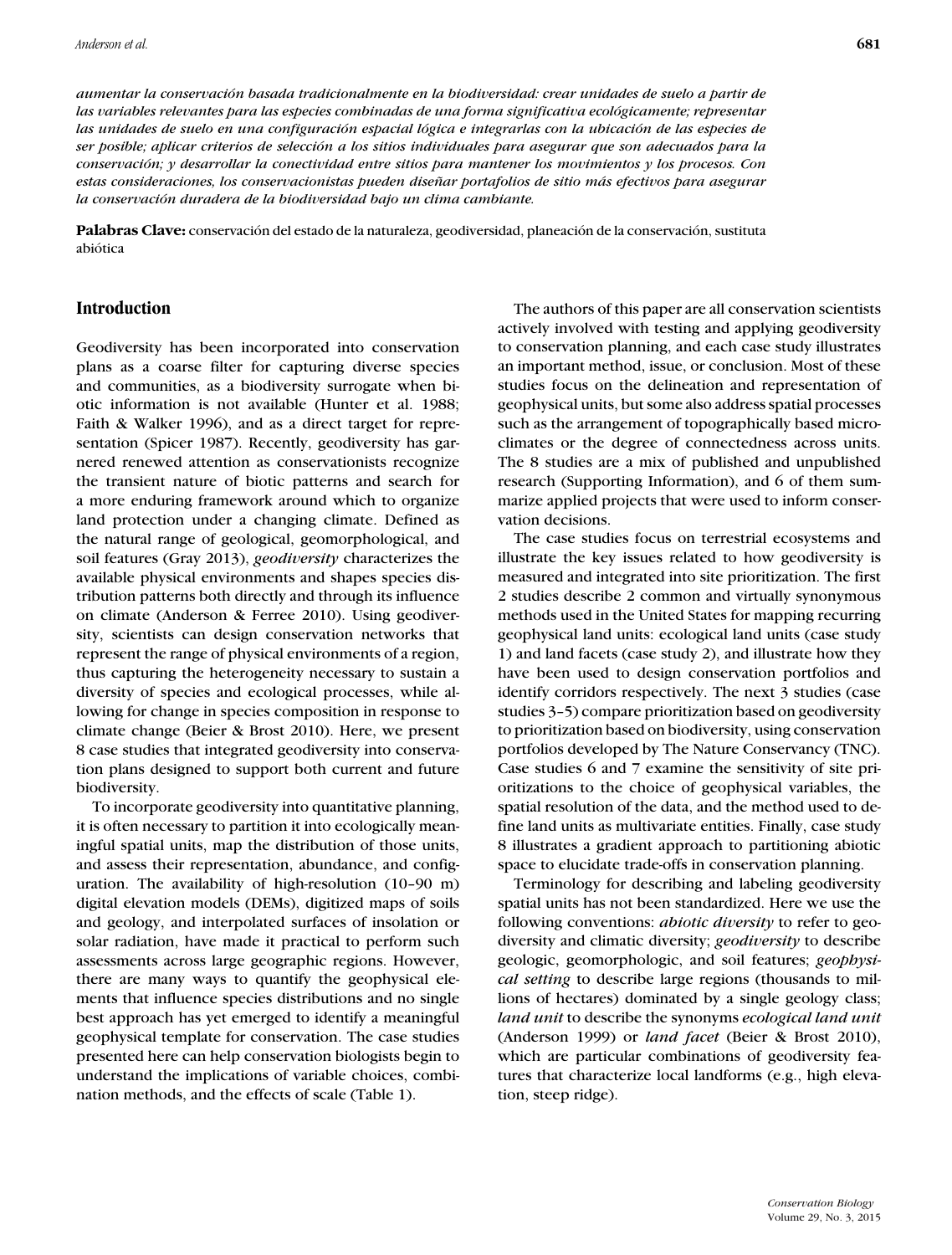|                                      |                                 |                              |                                  | Case study                      |                                    |                              |                                               |                                      |
|--------------------------------------|---------------------------------|------------------------------|----------------------------------|---------------------------------|------------------------------------|------------------------------|-----------------------------------------------|--------------------------------------|
|                                      |                                 | $\mathcal{L}$                | Ψ                                | m                               | ৩                                  | 3                            | $\overline{ }$                                | ∞                                    |
| Region                               | western US                      | south-western<br>SŪ          | north-western<br>SQ              | north-western<br>SQ             | north-western<br>S                 | north-eastern<br>SQ          | south-western<br>SŪ                           | Wales AU<br>New South                |
| method<br>Analysis                   | $Maxxan^d$                      | modeling<br>least-cost       | $Marxan^a$                       | $Marxan^a$                      | $Maxxan^d$                         | scoring<br>statistical       | scoring<br>statistical                        | <b>DIVERSITY</b> <sup>b</sup>        |
| prioritization<br>Site               | optimization of<br>100s of land | optimization of<br>5-15 land | optimization of<br>41 land units | optimization of<br>121 land     | optimization of<br>7-3,884 land    | hexagons<br>Z scores of      | land-unit<br>relative                         | complemen-<br>maximum                |
| criteria                             | units                           | units                        |                                  | units                           | units                              | relative to 29<br>settings   | diversity<br>value by                         | tarity in envi-<br>ronmental         |
|                                      |                                 |                              |                                  |                                 |                                    |                              | ecoregion                                     | space                                |
| variables and<br>Selection of        | expert opinion<br>and           | clusters<br>statistical      | expert opinion                   | variable with<br>correlation of | expert opinion<br>and              | overlay and<br>rare species  | thresholds<br>statistical                     | expert opinion                       |
| thresholds                           | vegetation<br>patterns          |                              |                                  | vegetation<br>maps              | sensitivity<br>tests               | regression of<br>species     | minimum<br>using                              |                                      |
|                                      |                                 |                              |                                  |                                 |                                    | geodiversity<br>diversity on | equal subsets<br>variance or                  |                                      |
| combining<br>Method for<br>variables | overlay                         | cluster                      | cluster                          | overlay                         | cluster, and<br>hybrid<br>overlay, | overlay                      | overlay (cluster<br>also tested)              | ordination                           |
| Grid cell size<br>$\widehat{E}$      | 30 and 90-                      | $\overline{\mathbf{30}}$     | 240                              | 270                             | 270 and 1 km                       | $\overline{\mathcal{E}}$     | 90 and 270                                    | $\overline{1.0}$                     |
| Planning unit<br>size                | 1,200-1,500 ha<br>hexagons      | aggregates<br>30-m cell or   | HUCC12                           | $270-m$ cell                    | HUCC12                             | hexagon<br>404 km            | windows<br>moving<br>$1 - 23$ km <sup>2</sup> | degree grid<br>$0.1 \times 0.1$<br>ह |
| source <sup>d</sup><br>Elevation     | 30 and 90-m<br>DEM              | 30-m DEM                     | $30-m$ DEM                       | 270-m DEM                       | 30-m DEM                           | 30-m DEM                     | 90-m DEM                                      | 1-m DEM                              |
| partitioning<br>Elevation            | $3-10$ zones                    | continuous                   | continuous                       | 6-10 zones                      | variable                           | $3$ zones                    | equal subsets<br>variance and<br>minimum      | continuous                           |
|                                      |                                 |                              |                                  |                                 |                                    |                              |                                               | Continued                            |

Table 1. Comparison of attributes, data, and methods across 8 case studies of conservation plans that incorporate geodiversity.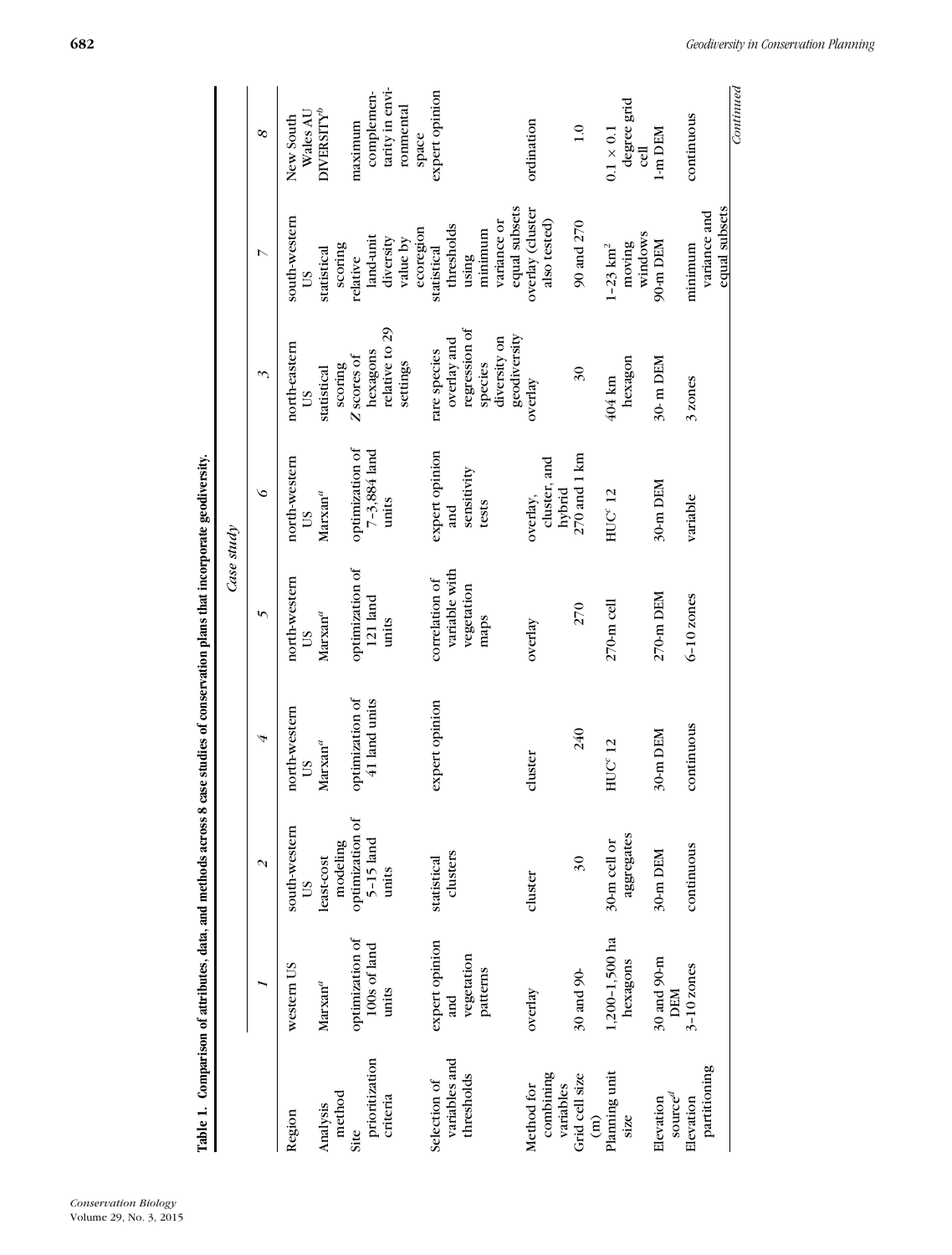| Table 1. Continued.                     |                                                                                                                                      |               |                                                                                                                                                                                                                                                                                                                  |                                                                       | Case study                        |                                               |                       |                      |
|-----------------------------------------|--------------------------------------------------------------------------------------------------------------------------------------|---------------|------------------------------------------------------------------------------------------------------------------------------------------------------------------------------------------------------------------------------------------------------------------------------------------------------------------|-----------------------------------------------------------------------|-----------------------------------|-----------------------------------------------|-----------------------|----------------------|
|                                         |                                                                                                                                      | $\mathcal{A}$ | Þ                                                                                                                                                                                                                                                                                                                | $\sqrt{ }$                                                            | ৩                                 | $\tilde{ }$                                   | $\overline{ }$        | ∞                    |
| Topography                              | 30 and 90 DEM                                                                                                                        | $30-m$ DEM    | 30-m DEM                                                                                                                                                                                                                                                                                                         | 270-m DEM                                                             | 30-m DEM                          | 30-m DEM                                      | 90-m DEM              | 1 m DEM              |
| source $^d$<br>position                 |                                                                                                                                      |               |                                                                                                                                                                                                                                                                                                                  |                                                                       | Σ                                 | Υ                                             |                       |                      |
| slope                                   |                                                                                                                                      |               | Y                                                                                                                                                                                                                                                                                                                | Y                                                                     |                                   |                                               | Y (THL) <sup>e</sup>  |                      |
| Wetness<br>aspect                       |                                                                                                                                      |               |                                                                                                                                                                                                                                                                                                                  |                                                                       |                                   |                                               | Y (CTI)               |                      |
| Geology                                 | state maps <sup>s</sup>                                                                                                              |               |                                                                                                                                                                                                                                                                                                                  |                                                                       | state maps <sup>g</sup>           | state maps <sup>g</sup>                       |                       |                      |
| Source                                  |                                                                                                                                      |               |                                                                                                                                                                                                                                                                                                                  |                                                                       |                                   |                                               |                       |                      |
| Geology<br>Surface                      | $6-10$ classes                                                                                                                       |               |                                                                                                                                                                                                                                                                                                                  |                                                                       | 9 classes                         | 9 classes                                     |                       |                      |
| Soil source                             | state surficial<br>$maps^g$                                                                                                          |               | 1:24,000<br>$SUBGO^b$                                                                                                                                                                                                                                                                                            | 1:250,000<br>STATSGO <sup>1</sup>                                     | 1:250,000<br>STATSGO <sup>1</sup> | Soller 1998<br>$\mathrm{SUBGO}^b$<br>1:24,000 | 1:24,000<br>$SUBGO^b$ |                      |
| texture                                 |                                                                                                                                      |               | ≻                                                                                                                                                                                                                                                                                                                |                                                                       |                                   |                                               |                       |                      |
| order                                   |                                                                                                                                      |               |                                                                                                                                                                                                                                                                                                                  | Y                                                                     | Σ                                 |                                               | Y (suborder)          |                      |
| depth                                   |                                                                                                                                      |               | ΥY                                                                                                                                                                                                                                                                                                               |                                                                       | ≻                                 |                                               |                       |                      |
| Available water                         |                                                                                                                                      |               |                                                                                                                                                                                                                                                                                                                  |                                                                       | ≻                                 |                                               |                       |                      |
| capacity                                |                                                                                                                                      |               |                                                                                                                                                                                                                                                                                                                  |                                                                       |                                   |                                               |                       |                      |
| Org spell out                           |                                                                                                                                      |               |                                                                                                                                                                                                                                                                                                                  |                                                                       | ≻                                 |                                               |                       |                      |
| <b>Bulk Density</b><br>Content          |                                                                                                                                      |               |                                                                                                                                                                                                                                                                                                                  |                                                                       | Σ                                 |                                               |                       |                      |
|                                         |                                                                                                                                      |               |                                                                                                                                                                                                                                                                                                                  |                                                                       |                                   |                                               |                       |                      |
| Climate source                          |                                                                                                                                      |               | CIG' 1/16th<br>degree                                                                                                                                                                                                                                                                                            |                                                                       |                                   |                                               |                       | ESOCLIM <sup>®</sup> |
| precipi-<br>temp and<br>tation          |                                                                                                                                      |               | Y                                                                                                                                                                                                                                                                                                                |                                                                       |                                   |                                               |                       | ≻                    |
| <sup>a</sup> Ball and Possingham (2000) |                                                                                                                                      |               | <sup>c</sup> The USGS hydrologic cataloging unit. A cataloging unit is a geographic area representing part of al of a surface drainage basin, a combination of drainage basins, or a distinct hydrologic<br>$^{b}$ Software package for sampling phylogenetic and environmental diversity (Walker & Faith 1994). |                                                                       |                                   |                                               |                       |                      |
| feature.                                | eTopographic heat load (McCune & Keon 2002).                                                                                         |               | a Gesch et al. (2002), Oregon Geospatial Data Clearingbouse (1999), the Washington Department of Natural Resources (2002), and the Idaho Geospatial Data Clearingbouse (2004).                                                                                                                                   |                                                                       |                                   |                                               |                       |                      |
|                                         | 1State Soil Geographic (STATSGO) Database (NRCS 1994).<br>Compound topographic index (Moore et al. 1993).                            |               | bSoil Survey Geographic (SSURGO) Database (NRCS 1995). SSURGO is incompletely mapped and most users supplemented this with STATSGO where needed (Soller 1998).<br>$^g$ Bedrock and surficial geology maps compiled from individual state sources (various resolutions 1:100,000-1:1,000,000).                    |                                                                       |                                   |                                               |                       |                      |
|                                         | <sup>k</sup> Climate Impacts Group (2011), ESOCLIM (Hutchinson 1984).<br>Soller (1998), Quaternary sediments in the glaciated United |               |                                                                                                                                                                                                                                                                                                                  | States east of the Rocky Mountains (USGS Digital Data Series DDS-38). |                                   |                                               |                       |                      |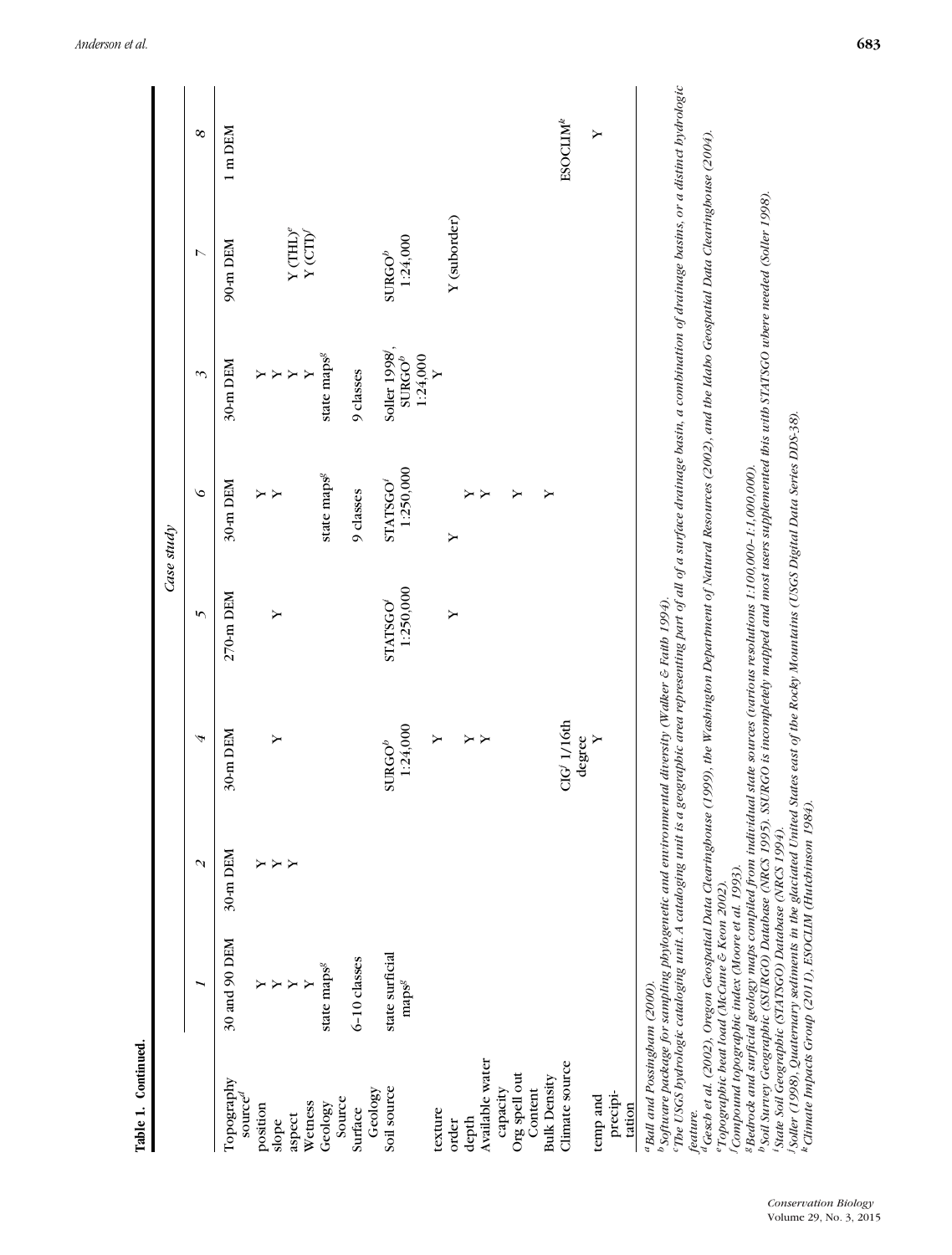#### **Case Study 1: Incorporating Geodiversity into TNC Conservation Portfolios in the U.S. Intermountain West**

In the 1990s, TNC developed ecoregional "portfolios" across much of the Americas, including all ecoregions of the United States. Each was intended to identify sites and strategies for conserving native biodiversity (Groves 2003), and each effort applied principles of systematic conservation planning (Margules & Pressey 2000) to identify a portfolio of conservation sites. In the western United States, the Marxan site selection software (Ball & Possingham 2000) was used to identify a portfolio of sites that met representation goals for each mapped vegetation type (Comer & Schulz 2007), and each of 100–300 vulnerable species. However, planners were concerned that the vegetation types (typically 30–40 per ecoregion) might not sufficiently represent within-type diversity, and that coarse filter portfolios (*sensu* Noss 1987) might be more robust to climate change if finer-grain environmental diversity was incorporated.

To address these concerns in four western ecoregions (Southern Rocky Mountains, Great Basin, Greater Yellowstone, Colorado Plateau [Supporting Information]), TNC modified each regional portfolio by adding targets for ecological land units (Anderson 1999). Each land unit was a combination of an elevation zone, a substrate class, and a landform type. Landforms were derived from a 30-m or 90-m DEM with slope, aspect, topographic wetness, and relative topographic position. Elevation zones were mapped using DEMs, and surficial geology maps were compiled from digitized state geology maps (Table 1). In each ecoregion, each variable was partitioned into discrete classes; breakpoints between classes were selected to reflect regional vegetation patterns or ecologically meaningful distinctions in elevation, soil chemistry, and drainage. Elevation zones followed longestablished bioclimatic concepts, and surface geology classes emphasized soil chemistry and drainage. Landform classes reflected local vegetation responses to topographically driven temperature and moisture patterns. Commonly, 200–400 land units were mapped for each ecoregion with simple map overlay methods, and then these were further overlain with mapped vegetation types. For each vegetation type, knowledge of disturbance patch size and notions of minimum dynamic area (Pickett & Thompson 1978) were used to establish representation goals: a percentage of the current extent of each vegetation and land-unit combination and a minimum area threshold for each vegetation type.

The resulting portfolios are being used by TNC to guide conservation strategies. Land-unit methods ensured that the portfolios not only represented rare species and common vegetation types in sufficiently sized patches, but also fully captured the geodiversity within each

vegetation type. Thus, the results incorporated existing ecological gradients that will become increasingly important with climate change. Interestingly, no net increase in portfolio area was required to incorporate this combined measure of geophysical and biotic diversity than to capture biodiversity alone.

# **Case Study 2: Integrating Geodiversity Corridors with Focal Species Corridors to Prioritize Desert Lands in the U.S. Southwest**

Penrod et al. (2012) developed linkage designs that would conserve connections between 22 pairs of large protected areas (PAs). The designs were requested by the U.S. Bureau of Land Management (BLM) facing proposals for industrial solar energy projects in the Mohave and Sonoran deserts of southeastern California. The BLM wanted broad, multi-stranded linkages to serve the needs of focal species (e.g., bighorn sheep [*Ovis canadensis*], desert tortoise [*Gopherus agassizii*]) under today's climate and provide continuity and interspersion of geodiversity to conserve metapopulations of all or most species as climate changes.

To map each linkage, Penrod et al. (2012) compiled 30-m DEMs and characterized each pixel with respect to three topographic position classes (ridge, slope, canyon) and 3 continuous variables (insolation, slope, and elevation [Table 1]). Rivers and ephemeral streams were mapped as riverine features. In each planning area, multivariate clustering was used to define 5–15 dominant land units (land facets *sensu* Beier & Brost [2010], such as "high elevation, steep ridge") within the 2 PAs, and then each pixel in PAs and in the intervening matrix was assigned to 1 land-unit type. Each pixel was also given a diversity score based on the number and evenness of land units within a 200-m radius (Brost & Beier 2012*a*).

Within each PA, pixels of each land-unit type were aggregated into polygons (see Brost & Beier 2012*b*) and the larger polygons (over 2500 ha) served as termini for the corridor analysis between PAs. Least-cost modeling was used to identify 3 corridor types: a 2-km-wide corridor for each land-unit type (5–15 total), a corridor with high land-unit diversity, and a corridor for each of four focal species based on habitat suitability. To map the corridors connecting patches of similar land-unit types, individual pixel resistance scores were calculated as the multivariate dissimilarity from the characteristic values for that landunit type. A corridor was discarded if it included a long segment of high resistance, such as when the termini for a rugged, high elevation land unit were separated by a large expanse of low desert flats. The 3 corridor types were combined with any riparian feature reaching both PAs, to form the linkage design. The final 22 linkage designs linked the 18 large PAs into a network that was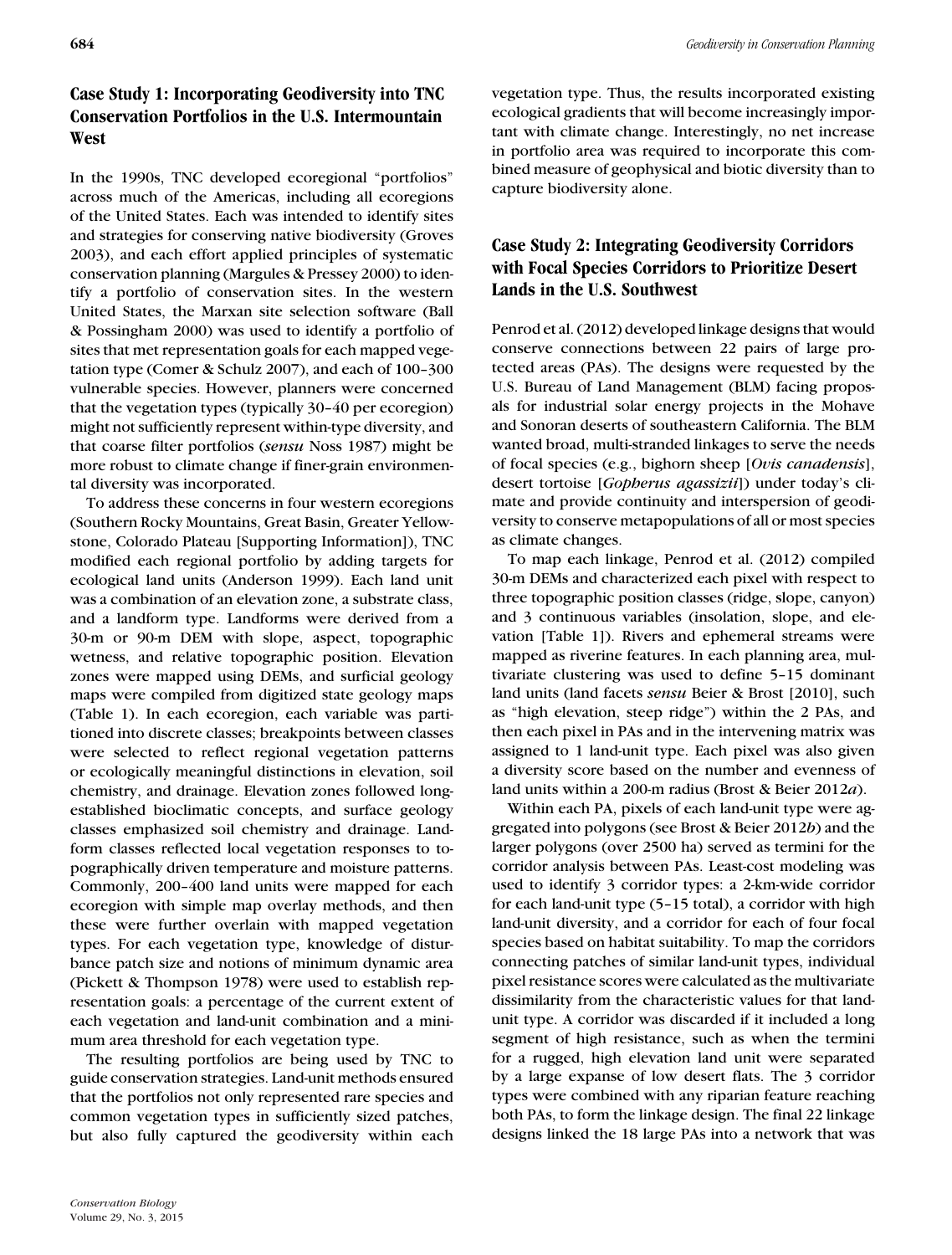intended to support biodiversity under current and future climates.

In this approach, species corridors (fine filter) were intended to provide connectivity under current climate, and land-unit corridors (coarse filter) were intended to provide connectivity under future climate. Corridors with high facet diversity were intended to support interactions between species, and across land units, during periods of rapid change (Beier 2012).

#### **Case Study 3: Identifying Climate-Resilient Sites for Conservation across Geophysical Settings in the U.S. Northeast and Maritime Canada**

Anderson et al. (2014) developed a method to identify a portfolio of climate-resilient sites representing geodiversity in the northeastern United States and Canada and compared it with a portfolio selected for biodiversity. The results were used by TNC to identify new conservation areas and apply a climate-change lens to land acquisitions. Site resilience was defined as the expected ability of a site to support a diversity of native species and ecological functions in the face of climate change. Land units based on the ecological land unit models described in case study 1 were defined at 2 scales. At the coarser scale, the region was stratified into 29 broad geophysical settings based on 4 elevation zones corresponding to changes in dominant vegetation, and 9 substrate classes (7 bedrock and 2 surficial) defined by overlays of rare species locations and regression tests on total species diversity. The classes recognized unique bedrocks such as limestone and serpentine and common types such as granite (Anderson & Ferree 2010) and were intended to represent distinct species environments.

Within each geophysical setting, a finer scale measure of site resilience was assessed for each 30-m pixel based on landscape diversity and local connectedness. To measure landscape diversity, a landform model was created from a 30-m DEM using slope, topographic position, aspect, and wetness to identify 11 topographic landforms that reflected distinct temperature and moisture combinations (e.g., northwestern sideslope, wet flat). Local landscape diversity was measured as the variety of landforms, the elevation range, and the density of wetlands within a 40-ha circular search area. Local connectedness was measured using a resistant kernel model (Compton et al. 2007) on a 90-m, expert-derived, resistance grid created from land cover and roads (Homer et al. 2007; Tele Atlas 2012). Sites were scored based on a sum of diversity and connectedness normalized within each geophysical setting.

High-scoring sites (*>*0.5 SD above the mean for each geophysical setting) were compared with the sites prioritized in TNC's ecoregional portfolios based on rare species and communities (Supplementary Information). The high-scoring sites captured 79% of the rare species taxa, 49% of their priority locations, and 53% of the priority locations for natural communities. When overlaid with a map of terrestrial vegetation types (Ferree & Anderson 2010), high-scoring sites captured all 98 of the vegetation types in amounts ranging from 1% to 91% of their respective area.

Anderson et al. (2014) concluded that this method offers a practical approach to conservation planning that captures a wide spectrum of rare and common targets while aiming to identify areas where species are most likely to persist given a changing climate. The method assumes that species persistence is more likely in connected areas with high micro-climate diversity (Weiss et al. 1988; Ackerly et al. 2010; Dobrowski 2011) and that the landscape between sites remains permeable.

# **Case Study 4: Comparing Conservation Priorities for Abiotic Units and for Biodiversity in the U.S. Columbia Plateau**

Schloss et al. (2011) developed a potential reserve network selected to represent abiotic diversity and compared it with one selected to represent current biodiversity. From this, they identified regions where incorporating abiotic data could enhance a biodiversitybased network. To describe an abiotic reserve network, abiotic land units were created from nine topographic, edaphic, and climatic variables for the U.S. Columbia Plateau ecoregion. Elevation and slope were derived from 30-m DEMs. Data on three mapped soil properties were used as indicators of productivity: soil depth, available water storage, and particle size (Table 1). Maps of mean maximum temperature during the warmest month, mean minimum temperature during the coldest month, and mean total precipitation for both the wettest month and driest month were developed using 1/16th-degree resolution modeled climate surfaces averaged for 1915–2006 (Climate Impacts Group 2011). Data for all abiotic variables were aggregated to a 240-m grid.

The 9 variables were normalized and clustered into 41 abiotic land units across the Columbia Plateau using the *k*-means clustering algorithm. Conservation goals were to reserve 15% of the ecoregion, with an equal amount of PA in every unit. Reserve networks were created to efficiently represent the targeted area of every abiotic land unit using Marxan (Ball & Possingham 2000). The relative priority of each planning unit was calculated as the number of times (out of 1,000 Marxan runs) that each planning unit was included.

A separate Marxan parameterization was used to generate a biodiversity-based reserve network and to identify biodiversity-based conservation priorities based on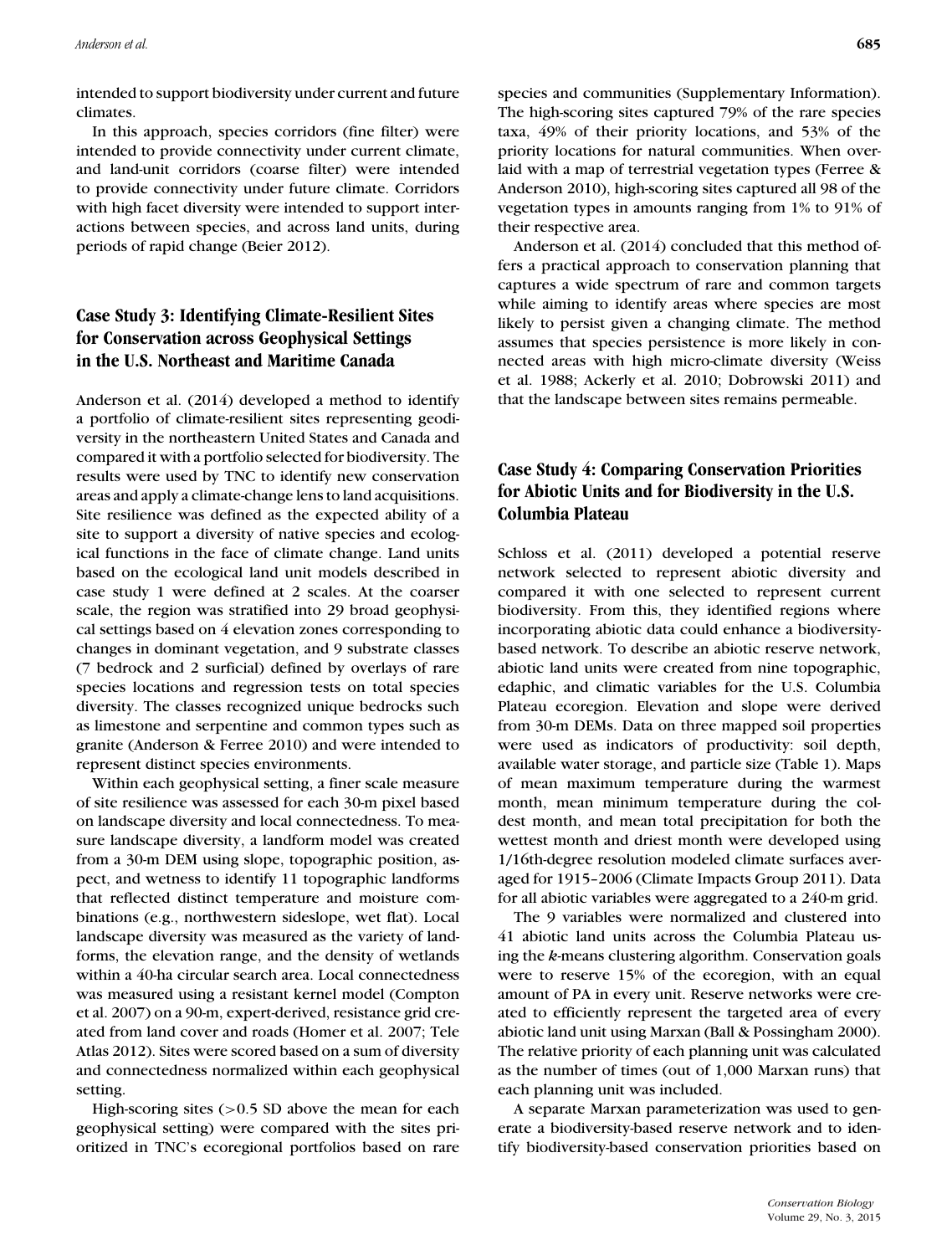66 vegetation types and occurrences of 27 rare species mapped previously (Davis et al. 1999). Planning unit priority was compared between networks created to represent abiotic land units and networks created to represent biodiversity. Incidental representation of biodiversity targets was calculated as the percentage of biodiversity goals that were achieved in an abiotic-based network.

The 2 prioritizations resulted in different distributions of priority planning units. High priority planning units based on abiotic land units were mainly distributed at the margins of the Columbia Plateau ecoregion whereas high priority planning units based on biodiversity were largely in the interior. This may reflect Marxan's attention to complementarity, which prioritizes unusual combinations of land units, such as those at the transitional boundary of the region. Although few planning units were high priority for both abiotic facets and biodiversity, many planning units were of low priority in both networks. The abiotic-based network represented 76% of the vegetation types at target quantities but only 16% of the rare species.

Schloss et al. (2011) concluded that abiotic-based networks are effective at representing a large percentage of coarse-filter biodiversity targets, but the abioticbased reserve network poorly represented current occurrences of rare species and did not provide a means for species to redistribute across the landscape. In regions where geodiversity-based priorities differ from biodiversity-based networks, high priority regions for abiotic units can be added to biodiversity-based conservation plans to make these networks more robust to the impacts of climate change.

# **Case Study 5: Ability of The Nature Conservancy's Biodiversity-Based Conservation Portfolio to Capture Geodiversity in the U.S. Northwest**

Buttrick et al. (2014) assessed the ability of a portfolio of biodiversity-based conservation sites to capture diversity of land units derived from the intersection of soil, elevation, and slope in four ecoregions in the U.S. Pacific Northwest. The biodiversity sites were taken from TNC ecoregional portfolios developed between 1999 and 2007 (Columbia Plateau, Middle Rockies, East Cascades, Canadian Rockies [Supporting Information]) and aimed to capture rare species plus 10% to 30% of each mapped vegetation type within each ecoregion.

Before choosing variables to define land units, Buttrick et al. used measures of association to select ecologically meaningful variables and specify ecologically meaningful classes for continuous variables. For example, to select the most relevant soil-related variable, they crosstabulated dominant mapped vegetation types (LANDFIRE 2009) with each potential soil variable (Table 1) and calculated an area-weighted measurement of association.

Because soil order was most closely related to dominant vegetation, it was selected as the substrate variable. A similar procedure was used to choose the elevation and slope classes but they found no significant relationship between class limits and vegetation. They then generated two sets of land units each with a resolution of  $270 \text{ m}^2$ . Both sets had 9 soil orders, but one had 6 elevation classes and 3 slope-aspect classes, and one had 10 elevation classes and 5 slope-aspect classes. Within each ecoregion, both sets of land units were overlaid with and compared to the TNC portfolio sites. The overlay indicated that TNC's portfolios encom-

passed a wide range of geodiversity; across the four ecoregions, 91% of all land units had 30% or more of their area included in portfolios. This is likely because the portfolio was designed to capture dominant vegetation types and the geophysical variables were also selected and divided based on how well they reflected the pattern of vegetation distribution. Representation was not influenced by the number of slope or elevation classes. The percentage of an ecoregion in the portfolio (tested at 10, 20, and 30%) had little effect on how well geodiversity was captured.

Buttrick et al. concluded that planning to conserve geodiversity of an ecoregion is compatible with efforts to conserve biodiversity. Networks of conservation areas designed to conserve all of the biodiversity within an ecoregion also contain much of the geodiversity. Expanding them to encompass the full suite of geodiversity features seemed to be an inexpensive, prudent step to potentially enhancing the conservation of species and changing communities in the future.

#### **Case Study 6: Sensitivity of Conservation Priorities to Decision Rules in Designating Land Units in the U.S. Pacific Northwest**

J.L and C.S. (unpublished, contact these authors for further information or data access) quantified how decisions about land-unit designation affected subsequent prioritization in three ecoregions in the U.S. Pacific Northwest. Land units were created in 3 ways: with topographic variables only, with topographic variables plus soil variables, and with topographic variables plus geologic type. Elevation and slope were used to identify areas of unique topography. Edaphic variables included soil order, organic matter, bulk soil density, soil depth, and available water capacity (Table 1). Geology compiled from state sources was classified into nine substrate classes as in case study 3. All data layers were converted to grids at both 270-m and 1-km resolution to explore the potential impact of resolution on land-unit definition.

Geophysical variables were combined into land units using one of three models: a simple overlay of variable classes, a statistical *k*-means clustering approach, which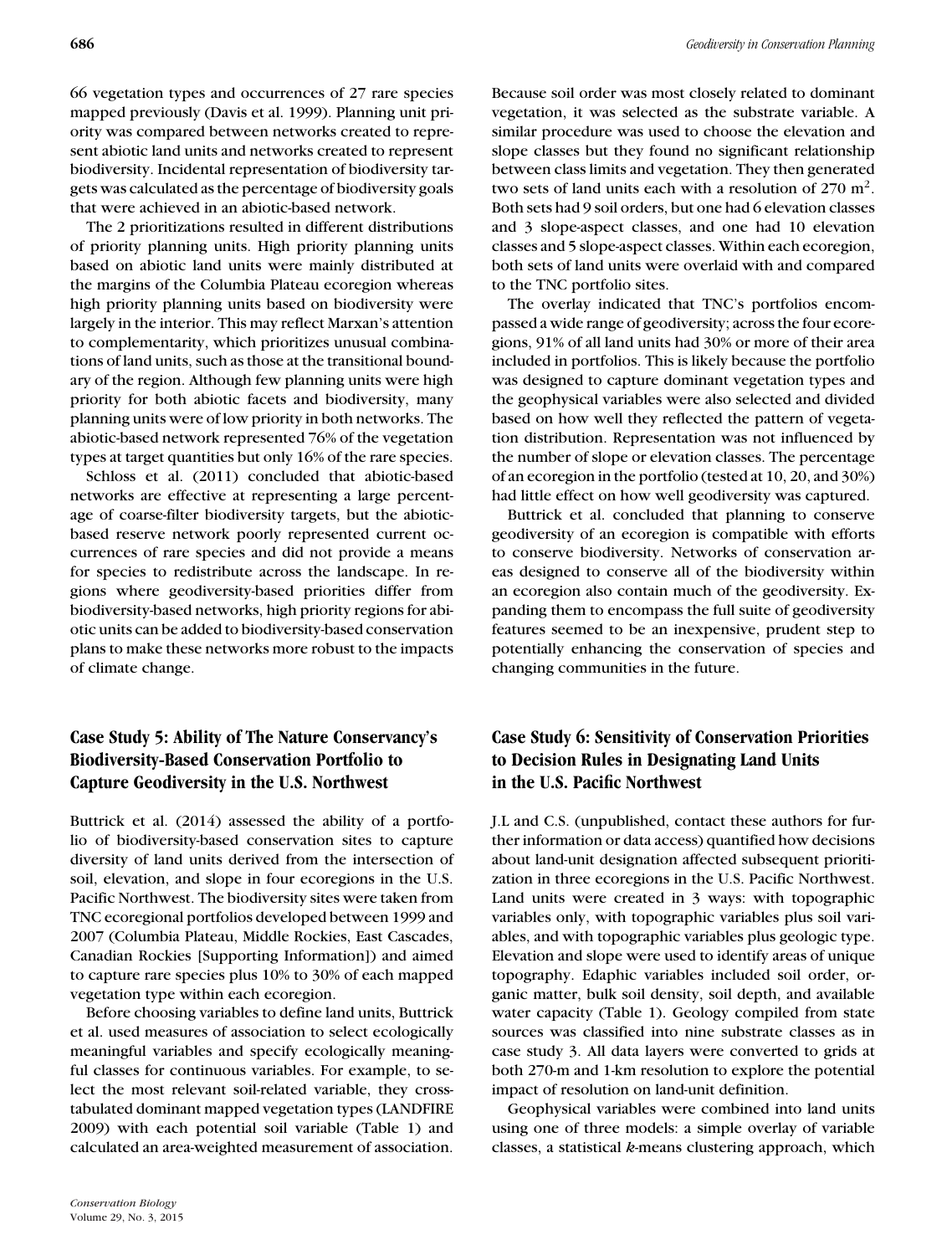identifies the most homogenous groupings of variables through an iterative process, and a hybrid of the 2. Conservation networks were generated using Marxan (Ball & Possingham 2000) to represent 30% of the area of each land unit from a given land-unit model. Highest priority was assigned to planning units that were included in all of the 1,000 Marxan runs. Correlation coefficients were used to measure the similarity in the priority of planning units based on different land-unit models.

Between 7 and 3,884 land units were produced and tested, depending on the combination of variables and modeling approach used. Resulting priorities were most different between land units developed with a clustering (*k*-mean and hybrid) approach and those developed with the overlay approach (correlation coefficients 0.33– 0.68). Within any single approach (*k*-means, hybrid, overlay), priority rankings were highly correlated between land-unit sets developed with different variables or at different resolutions (between 0.72 and 0.93). Although there were differences in the prioritization of planning units, a network of the highest priority planning units selected to represent 30% of each land-unit type from a given set of land units also represented the land units created from other variables, resolutions, and approaches relatively well.

J.L. and C.S. concluded that the inclusion of soil or geology in addition to topography and the choice of data resolution made less of a difference in the priority of planning units than did the modeling approach used to combine variables into land units. The spatial correlation among soil, geology, and topography appeared to make conservation prioritization fairly robust to the particular variable choice.

## **Case Study 7: GAP Status and Effects of Decision Rules on Characterization of Geodiversity in the U.S. Southwest**

Albano (2015) characterized the geodiversity of the southwestern United States (Arizona, California, Colorado, Nevada, New Mexico, Utah) and assessed the sensitivity of this characterization to different classification methods and spatial scales. To assist land managers with prioritizing places for conservation, a Gap analysis (Scott et al. 1993) was performed to evaluate the degree to which the region's existing PAs network captured geophysically diverse places.

Land unit (at 90-m and 270-m resolution) were created based on unique combinations of elevation, topography, and dominant soil suborder (Table 1). Topography was quantified using two indexes derived from a DEM: compound topographic index (CTI) (Moore et al. 1993), an estimate of topographic wetness, and topographic heat load (THL) (McCune & Keon 2002), which integrates the effects of slope, aspect, and latitude. These variables captured abiotic conditions of importance to plant distributions.

Different land-unit characterizations were developed by varying the classification method used to subdivide each topographic variable (e.g., minimum variance vs. equal subsets, number of divisions in the classification), the spatial resolution at which the topographic variables were derived (90 m vs. 270 m), and the moving window size used to calculate land-unit diversity (window size:  $1-23 \text{ km}^2$ ). Within the moving window, land-unit diversity was calculated using Shannon's diversity index averaged across all of the different land-unit classifications. Sensitivity was assessed using analysis of variance, and similarities among the different classifications were assessed using correlation analyses. Gap analysis was used to assess the proportion of protected lands with high land-unit diversity.

Land-unit diversity estimates were slightly more sensitive to moving-window size than to the classification method ( $F = 2.49$ ,  $p = 0.11$ ), but all were highly correlated  $(r > 0.88)$ . Correlations between diversity estimates based on the 90-m versus 270-m resolution data decreased as search area decreased but were still significantly correlated, even at  $1 \text{ km}^2$ , the smallest sizes analyzed (average  $r = 0.72$ .

The protected status of areas with high land-unit diversity varied widely among ecoregions. Soils classified as "miscellaneous areas" and supporting little or no vegetation were the most highly protected soil type (USDA 1993). Areas at intermediate elevations with more productive soil types and high CTI values were relatively less protected, although these environments are more likely to have fine scale climatic diversity and provide refugia for species under a warming climate (Ackerly et al. 2010; Dobrowski 2011).

Albano (2015) concluded that although varying the variable classes, spatial resolution, and moving window size created observable differences among landunit diversity estimates, results were still highly correlated and thus relatively robust to these decisions. Further, using these data sets to prioritize land for conservation could help identify and correct biases in the current set of protected lands to ensure that they represent all aspects of natural diversity.

## **Case Study 8: Environmental Diversity Used to Explore Trade-Offs between Conservation and Production in the Southeastern Forests of New South Wales, Australia**

Faith et al. (1996) developed a general framework for evaluating trade-offs in systematic conservation planning using a continuous abiotic diversity metric consisting of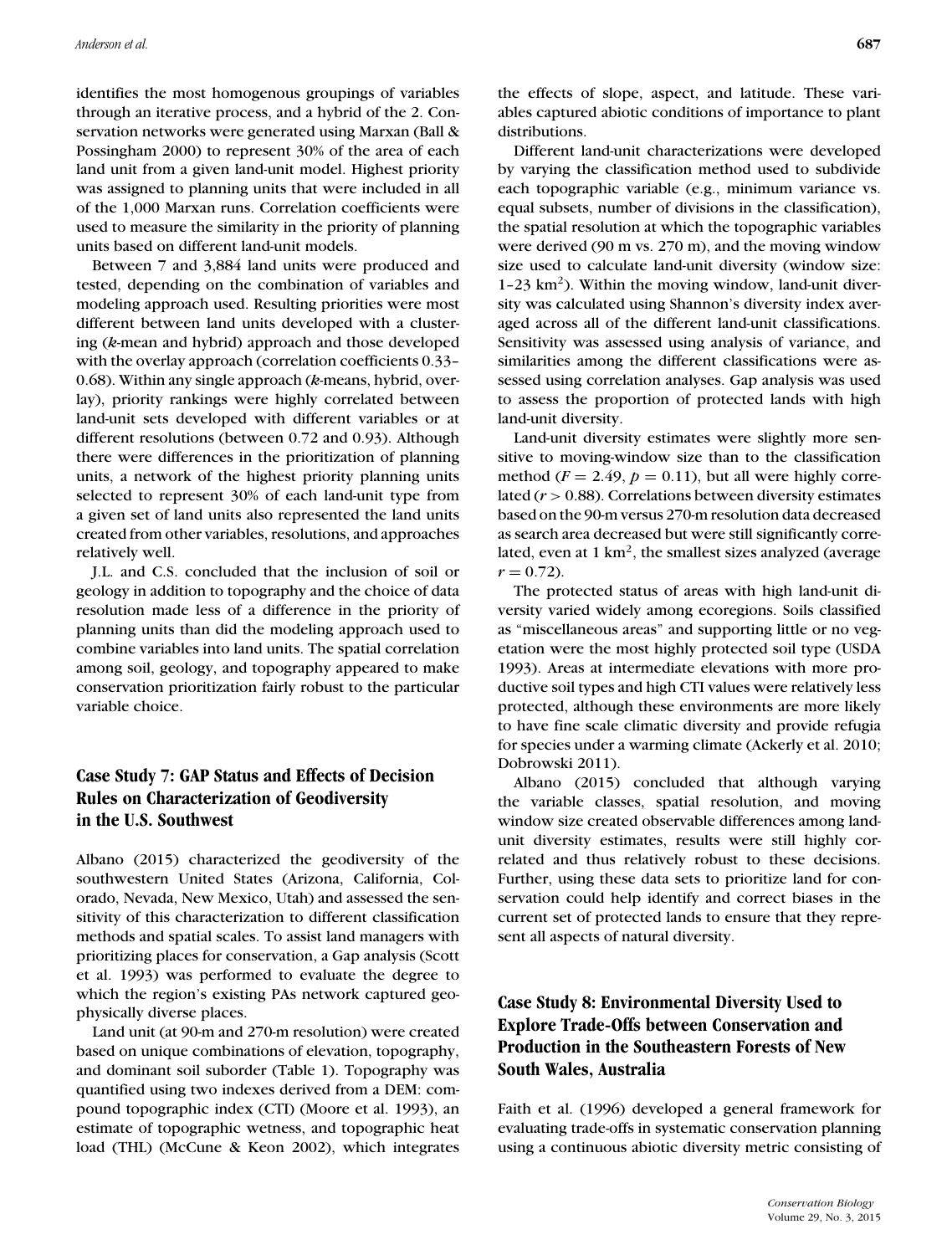geophysical and climatic data as surrogates for overall biodiversity. The results were used to address regional forestry planning issues in the Bateman's Bay region of New South Wales.

The approach used, called "environmental diversity" (ED) (Faith & Walker 1994, 1996), was based on recognizing environmental space as continuous and thus avoided the arbitrary splitting of what is really a continuum of variation among sites. The unimodal response model underlying ED links representation of the environmental space to representation at the species level. Graphically, the number of species represented by a set of sites is large to the extent that, on average, the distance from any point in the environmental space to its nearest PA is small (i.e., the PAs cover all the environmental space). The expected complementarity value of an area, estimated as the relative number of additional species it contributes, is indicated by the extent to which addition of the area to a partial set reduces the sum of these distances.

Twenty-five environmental variables were calculated for 5 primary factors (temperature, precipitation, radiation, nutrient index, and terrain roughness); there were 5 variables for each factor (Faith et al. 1996). Mean monthly temperature, precipitation, and solar radiation values were estimated from latitude, longitude, and elevation in the program ESOCLIM (Hutchinson 1984) at the center points of  $0.01 \times 0.01$  degree grid cells. The resulting 3,439 cells were used as the sites for land-use allocations. Ordination was used to generate an environmental space based on all variables, and distance in ordination space was used as a measure of dissimilarity between grid cells. The 5 primary factors were given equal weight.

We used the DIVERSITY package (Walker & Faith 1994) to derive the allocation of sites to conservation that maximizes total net benefits. Net benefits were based on the estimated number of species captured through the complementarity value of each site in environmental space and the suitability of the site for forestry (Faith & Walker 1994, 1996). Forest suitability costs for each site were calculated based on 47 factors (e.g. distance to saw mill, site productivity). Each area selected for protection had to make a weighted complementarity contribution to biodiversity that exceeds its weighted forest suitability cost.

Faith et al. (1996) argue that the ED measure allowed for the systematic integration of estimated biodiversity consequences into planning efforts that include other preferences for different land uses. The approach avoids arbitrary percentage targets applied to environmental clusters and allows for a more nuanced view of potential trade-offs. This continuous view of biodiversity surrogate information side-steps the problem of first determining a number of types to be counted toward comprehensiveness and then deciding how much heterogeneity within types is to be captured. Weaknesses included the need for better justification of the choice of environmental

variables. Subsequent work developed a combined approach based on biotic and environmental variables and revisited the study to include ecosystem services (Faith 2014).

#### **Discussion**

Geodiversity can add new dimensions to conservation planning that augment traditional biodiversity-based approaches and help ensure the lasting conservation of diversity. The case studies show that, in addition to its recognized role as a coarse-filter surrogate for species diversity, geodiversity has also been used to estimate within-ecosystem variation; as a measure of microclimate availability within topographic and elevational gradients; and as a template to assess how well site prioritizations, protected lands, or connectivity models encompass the range of physical and ecological gradients in a region. These functions seem particularly relevant when planning for a different future climate. Moreover, a geophysical approach uses data that are generally available worldwide and is grounded in fundamental concepts of ecology (Lawler et al. 2015 [this issue]). However, the choice of variables, assessment methods, and in particular, the approach to combining variables all have an effect on results and no agreed upon method has yet emerged for designing an effective geophysical template to support diversity into the future.

The degree to which geophysical patterns succeed as surrogates for biodiversity patterns depends in part on the careful selection of geophysical variables. All studies found that distribution patterns of some geodiversity elements, especially soils, elevation, and topography, had high correspondence with the distribution of dominant vegetation types. For instance, Schloss et al. (2011) (case study 4) found that planning units selected to include geodiversity also included most vegetation types (76%), and Buttrick et al. (2014) (case study 5) found that the TNC biodiversity portfolio also captured 91% of the land units that had been calibrated to dominant vegetation patterns. Because the distinctiveness of these geophysical factors is likely to persist under different climates, the utility of using them for developing a conservation plan seems well justified.

The effectiveness of geodiversity in capturing species distributions was generally better for common species than rare ones. Case study 3 suggests that in some regions, bedrock may be more highly correlated with rare species than soil order due to its correspondence with unique environments like serpentine and limestone. The study's high capture of both rare species taxa (75%) and mapped vegetation types (100%) may be because vegetation types are statistically easier to capture in a wide variety of configurations than are rare species, so calibrating geodiversity variables to rare elements should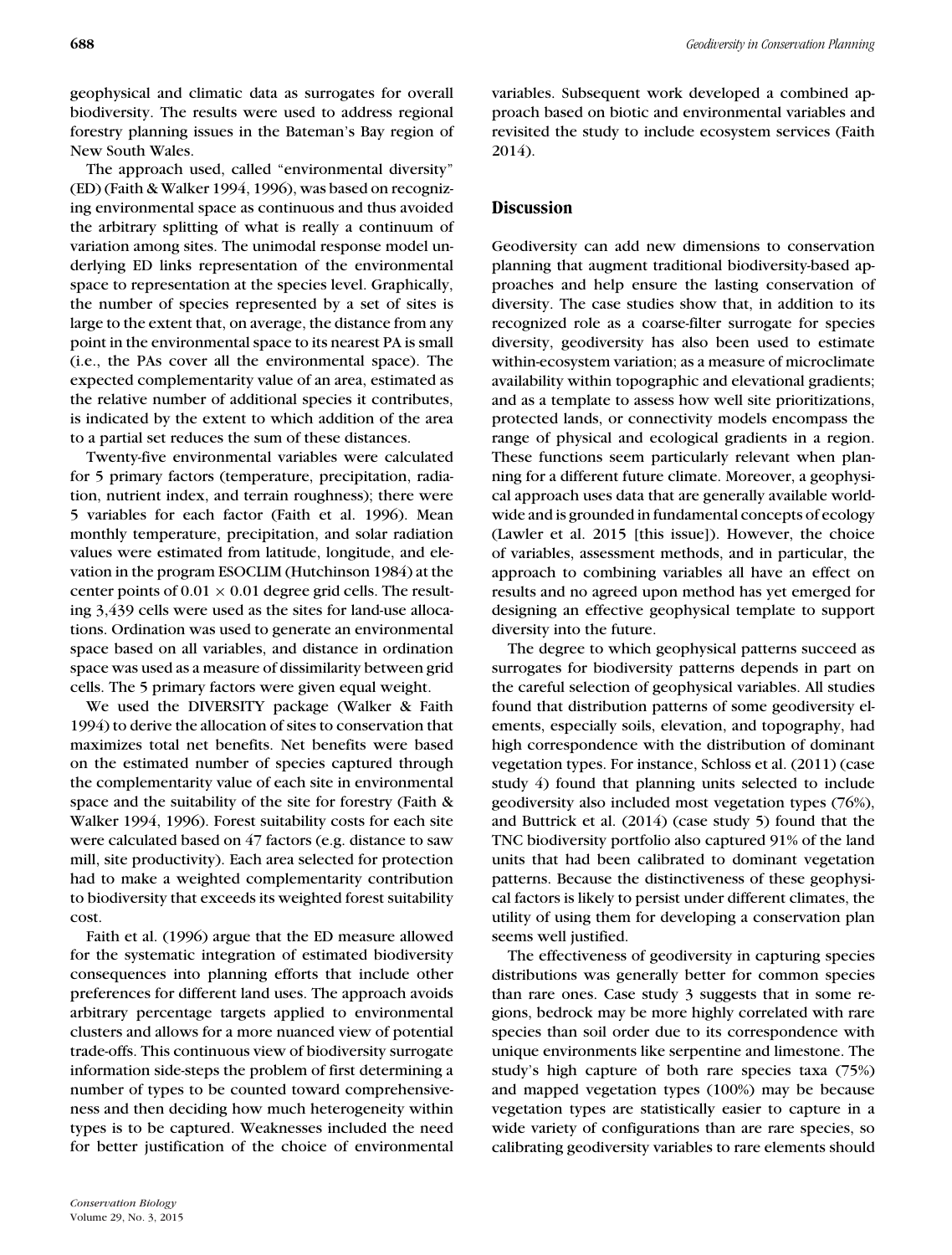result in a more species comprehensive portfolio that also captures common vegetation types. However, the high species capture may also be due to additional criteria for local connectedness. Integrating geodiversity with other targets such as rare species locations, vegetation types, or intact landscapes may lead to a more comprehensive template, and the resulting site networks should be more robust to climate change because they incorporate finergrain ED. Still, some fine-filter conservation targets, like wide-ranging mammals, are unlikely to be tightly linked to geodiversity and will need to be addressed with alternative planning approaches.

Across all studies there were marked similarities in the selection of primary variables, although the exact metric, thresholds, and mapping scale differed substantially. Elevation and slope were the most common topographic variables, and some authors are now experimenting with mapping isobioclimates (Metzger et al. 2013) to reflect orographic effects and better map elevation-related life zones. Case studies 5 and 6 found that strong correlations among many of the geophysical variables made the resulting site networks relatively robust to exact variable choice. The effect of scale was less clear. Case study 3 used explicitly different scales for measuring representation than for measuring micro-climate diversity arguing that these are scale-dependent. However, case study 6 and 7 found that site selection results were highly correlated across scales.

Besides variable choice, characterization of geodiversity requires other subjective decisions that can influence the number of land units and their distribution across a landscape. For example, the method of combining variables had greater effects on the resulting reserve networks than variable choice in 2 studies (6, 7). The overlay method has a strong appeal for conservation use because the resulting units are easy to understand and to locate on the ground. Ecological land units, for example, correspond directly to distinct and recognizable temperature and moisture combinations associated with familiar landforms. In contrast, the statistical *k*-means clustering approach and the ordination methods of Faith et al. (1996) (case study 8) are conceptually appealing because they avoid the artificiality of classification thresholds, are relatively unaffected by correlated variables, and provide a way to minimize within-unit variance in multidimensional space. However, the results are more difficult to interpret. Additionally, cluster methods can be less transparent than overlay methods because several decisions must be made in the cluster process (e.g., similarity metric, clustering algorithm) and the implications of these for site selection are not known. Further, most clustering approaches cannot accommodate a mix of continuous and categorical variables and many are sensitive to outliers.

A common goal of the case studies was to identify a network of representative geophysical stages upon which communities can transform and develop. To sustain biodiversity, this network must also capture most of the species that will evolve, and have enough spatial coherence and connectivity to maintain ecological processes. Each case study developed a version of such a network, but questions remain about overall spatial design. Case studies 1, 4, 5, and 6 treated the design as an optimization problem and used Marxan to identify the most efficient arrangement of sites that represented all land units. However, a prioritization based on the proportion of runs in which each land unit was in the near optimal solution is not the same as an actual network, which is one of the possible solutions and might look very different spatially. Case studies 3 and 7 prioritized individual sites based on key geodiversity characteristics. These sites are likely of high importance to future biodiversity, but a portfolio based only on high-scoring sites might not have the spatial configuration needed to function as a physical template that sustains all diversity across a region. Three case studies explicitly included connectivity as part of the network (2, 3) or used patch size criteria to get at the area needed for processes such as fire (1).

Research is needed to understand how a coherent geophysical network facilitates function, persistence, and movement under climate change. Collectively the studies suggest four key design steps: define land units based on species-relevant variables combined in an ecologically meaningful way; represent the land units in a logical spatial configuration that integrates species occurrences if possible and review results for ecological coherence; apply selection criteria to individual sites to ensure that they are appropriate for conservation and express desired characteristics (e.g., microclimates or intactness); and evaluate connectivity among sites to maintain movements and ecological processes. With these considerations, conservationists now have an array of tools to design more effective site portfolios incorporating geophysical elements to ensure the lasting conservation of natural diversity.

#### **Acknowledgments**

We thank D. Theobald and K. McGarigal for reviewing an earlier draft of this paper.

#### **Supporting Information**

Additional references for case studies (Appendix S1) are available online. The authors are solely responsible for the content and functionality of these materials. Queries (other than absence of the material) should be directed to the corresponding author.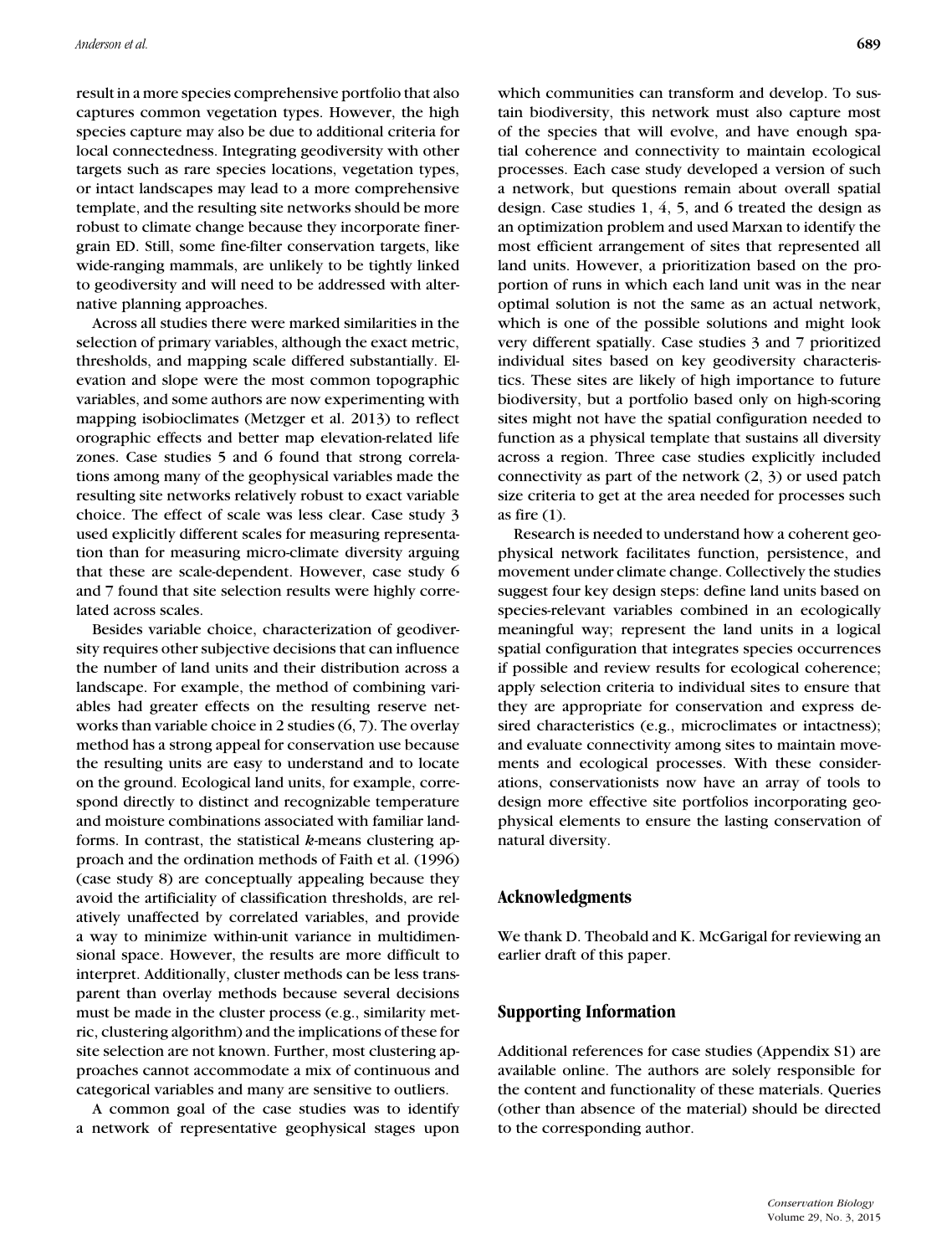#### **Literature Cited**

- Ackerly DD, Loarie SR, Cornwell WK, Weiss SB, Hamilton H, Branciforte R, Kraft NJB. 2010. The geography of climate change: implications for conservation biogeography. Diversity and Distributions **16:**476– 487.
- Albano CM. 2015. Identification of geophysically diverse locations that may facilitate species' persistence and adaptation to climate change in the southwestern United States. Landscape Ecology DOI: 10.1007/s10980-015-0167-7.
- Anderson MG, Ferree C. 2010. Conserving the stage: climate change and the geophysical underpinnings of species diversity. PLOS ONE **5:**e11554 DOI:10.1371/journal.pone.0011554.
- Anderson MG, Clark M, Olivero Sheldon A. 2014. Estimating climate resilience for conservation across geophysical settings. Conservation Biology **28:**959–970.
- Anderson MG. 1999. Viability and spatial assessment of ecological communities in the Northern Appalachian ecoregion. PhD dissertation. University of New Hampshire, Durham.
- Ball IR, Possingham HP. 2000. MARXAN (1.8.2): Marine reserve design using spatially explicit annealing, a manual. Available from http://www.uq.edu.au/marxan/index.html?page=77064&p=1.1.4
- Beier P. 2012. Conceptualizing and designing corridors for climate change. Ecological Restoration **30:**312–319.
- Beier P, Brost B. 2010. Use of land facets to plan for climate change: conserving the arenas, not the actors. Conservation Biology **24:**701– 710.
- Brost, BM, Beier P. 2012*a*. Use of land facets to design linkages for climate change. Ecological Applications **22:**87–103.
- Brost, BM, Beier P. 2012*b*. Comparing linkage designs based on land facets to linkage designs based on focal species. PLOS ONE **7**(11):e48965 DOI:10.1371/journal.pone.0048965.
- Buttrick S, Unnasch B, Schindel M, Popper K, Scott S, Jones A, McRae B, Finnerty M. 2014. Resilient sites for terrestrial conservation in the Northwest. The Nature Conservancy, Arlington, VA. Available from https://www.conservationgateway.org/ConservationByGeography/NorthAmerica/UnitedStates/oregon/science/Pages/Resilient-Landscapes.aspx (accessed March 2014).
- Climate Impacts Group. 2011. Columbia basin climate change scenarios project. University of Washington, Seattle. Available from http://www.hydro.washington.edu/2860/ (accessed May 2011).
- Comer P, Schulz K. 2007. Standardized ecological classification for meso-scale mapping in the Southwest United States. Rangeland Ecology and Management **60:**324–335.
- Compton B, McGarigal K, Cushman S, Gamble L. 2007. A resistantkernel model of connectivity for amphibians that breed in vernal pools. Conservation Biology **21:**788–799.
- Davis FW, Stoms D, Andelman S. 1999. Systematic reserve selection in the USA: an example from the Columbia Plateau Ecoregion. Parks **9:**31–41.
- Dobrowski SZ. 2011. A climatic basis for microrefugia: the influence of terrain on climate. Global Change Biology DOI:10.1111/j.1365- 2486.2010.02263x.
- Faith DP. 2014. Ecosystem services can promote conservation over conversion and protect local biodiversity, but these local winwins can be a regional disaster. Australian Zoologist 1–10. DOI 10.7882/AZ.2014.031.
- Faith DP, Walker P. 1994. DIVERSITY: a software package for sampling phylogenetic and environmental diversity. Reference and user's guide. v. 2.1. CSIRO Division of Wildlife and Ecology, Canberra.
- Faith DP, Walker P. 1996. Environmental diversity: on the best-possible use of surrogate data for assessing the relative biodiversity of sets of areas. Biodiversity Conservation **5:**399–415.
- Faith DP, Walker P, Ive J, Belbin L. 1996. Integrating conservation and forestry production exploring trade-offs between biodiversity and production in regional land-use assessment. Forest Ecology and Management **85:**251–260.

Ferree C, Anderson M. 2010. A terrestrial habitat map for the northeastern United States. The Nature Conservancy, Boston, MA. Available from https://www.conservationgateway.org/ ConservationByGeography/NorthAmerica/UnitedStates/edc/-

reportsdata/terrestrial/habitatmap/Pages/default.aspx (accessed January 2014).

- Gesch D, Oimoen M, Greenlee S, Nelson C, Steuck M, Tyler D. 2002. The national elevation dataset. Photogrammetric Engineering and Remote Sensing **68:**5–32.
- Gray M. 2013. Geodiversity: valuing and conserving abiotic nature. 2nd edition. Wiley-Blackwell, Chichester.
- Groves C. 2003. Drafting a conservation blueprint: a practitioners guide to planning for biodiversity. Island Press, Washington, D.C.
- Homer C, et al. 2007. Completion of the 2001 National Land Cover Database for the Conterminous United States. Photogrammetric Engineering and Remote Sensing **73:**337–341.
- Hunter ML, Jacobson GL, Webb III T. 1988. Paleoecology and the coarsefilter approach to maintaining biological diversity. Conservation Biology **2:**375–385.
- Hutchinson M. 1984. A summary of some surface fitting and contouring programs for noisy data. Consulting report ACT 84/6. CSIRG Division of Mathematics and Statistics, Canberra, Australia.
- Idaho Geospatial Data Clearinghouse. 2004. Digital elevation of Idaho with a horizontal grid spacing of 30-meters: Idaho Geospatial Data Clearinghouse, Moscow, Idaho. Available from http://cloud. insideidaho.org/webMaps/flash/tiledownload/index.html? collection=elevation&layerName=1999\_30m\_Idaho (accessed February 2010).
- LANDFIRE. 2009. Existing vegetation type layer. Available from http://landfire.cr.usgs.gov/viewer/ (accessed June 2013).
- Lawler JJ. 2015. The theory behind, and challenges of, conserving nature's stage in a time of rapid change. Conservation Biology **39:**618– 629.
- Margules CR, Pressey R. 2000. Systematic conservation planning. Nature **405:**243–253.
- McCune B, Keon D. 2002. Equations for potential annual direct incident radiation and heat load. Journal of Vegetation Science **13:**603– 606.
- Metzger MJ, Bunce RGH, Jongman RHG, Sayre R, Trabucco A, Zomer R. 2013. A high-resolution bioclimate map of the world: a unifying framework for global biodiversity research and monitoring. Global Ecology and Biogeography **22:**630– 638.
- Moore ID, Gessler PE, Neilson GA, Peterson GA. 1993. Soil attribute prediction using terrain analysis. Soil Science Society of America Journal **57:**443–452.
- Noss RF. 1987. From plant communities to landscapes in conservation inventories: A look at The Nature Conservancy (USA). Biological Conservation **41:**11–37.
- NRCS [Natural Resources Conservation Service]. 1994. State Soil Geographic (STATSGO) Database: Data Use and Information. Miscellaneous publication 1492. USDA Natural Resources Conservation Service, Washington, D.C. Available from http://sdmdataaccess.nrcs.usda.gov (accessed February 2010).
- NRCS. 1995. Soil Survey Geographic (SSURGO) data base: data use and information. Miscellaneous publication 1527. Washington, D.C.: USDA Natural Resources Conservation Service. Available from http://sdmdataaccess (accessed February 2010).
- Penrod K, Beier P, Garding E, Cabañero C. 2012. A linkage network for the California deserts. The Wildlands Conservancy, Fair Oaks, CA. Available from www.scwildlands.org.
- Pickett STA, Thompson JN. 1978. Patch dynamics and the design of nature reserves. Biological Conservation **13:**27–37.
- Schloss CA, et al. 2011. Systematic conservation planning in the face of climate change: bet-hedging on the Columbia Plateau. PLOS ONE **6:**e28788 DOI: 10.1371/journal.pone.0028788.